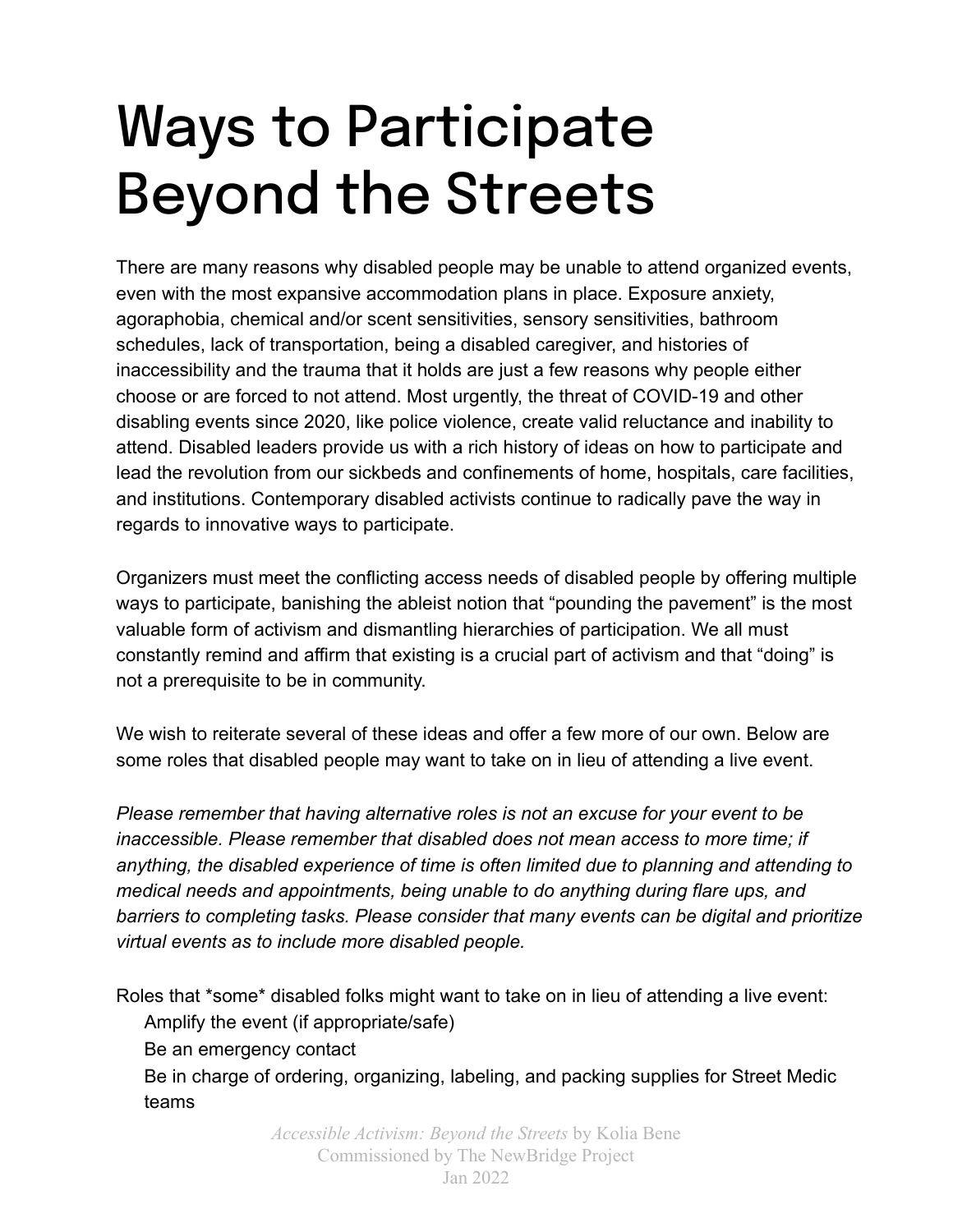Collect, upload, and organize archive documentation including photos, videos, transcripts, and tangible archives like posters and zines Cook pre/post-protest meals or prepare medicines/tinctures Create art, write copy, or proofread posts for social media Create posters for people to use at events. We especially love using the [#BlackDisabledLivesMatter graphics](https://jenwhitejohnson.com/) by disabled artist-activist Jen White Johnson. Create social stories or social experience narratives (guides with text and photos to help people preview an event or experience) to help people know what to expect during an event. These serve as resources that offer visual and written descriptions of event processes and help with previewing. We'd love to expand this guide to include a social story for different activism-related activities, so please be in touch if you'd like to create one!

Create the event playlist

Fundraise. Even setting up a ko-fi.com request button on your Instagram stories and then requesting small amounts from followers to eliminate steps on their end goes a long way!

Offer space for resting/care/spirituality

Organize letter writing campaigns, especially for kin and comrades in prison to update them on an event, action, or effort

Plan events/protests (even if they can't be at them)

Plan Twitter storms and other social media actions

Provide access support (see more on this in the "Before the Event" section)

Provide audio descriptions

Provide audits of plans

Provide childcare

Provide IT support

Research and create signage that shows all ingredients in food and drinks provided at an event

Send messages asking your favorite news sources to make their content accessible Speak at events/protests (even if they can't be at them). For more, see the hybrid event model section.

Translate documents

Write and distribute scripts for phone calls, important conversations, etc.

Write content warnings

Write plain language guides to policy, legislation, or plans

Write scripts, run-of-show plans, and AV cues for events

Write summaries of theory, articles, books, documentaries, etc.

Write transcriptions, alt text, image descriptions, and add closed captions to media taken by street journalists in real-time or post-event

> *Accessible Activism: Beyond the Streets* by Kolia Bene Commissioned by The NewBridge Project Jan 2022